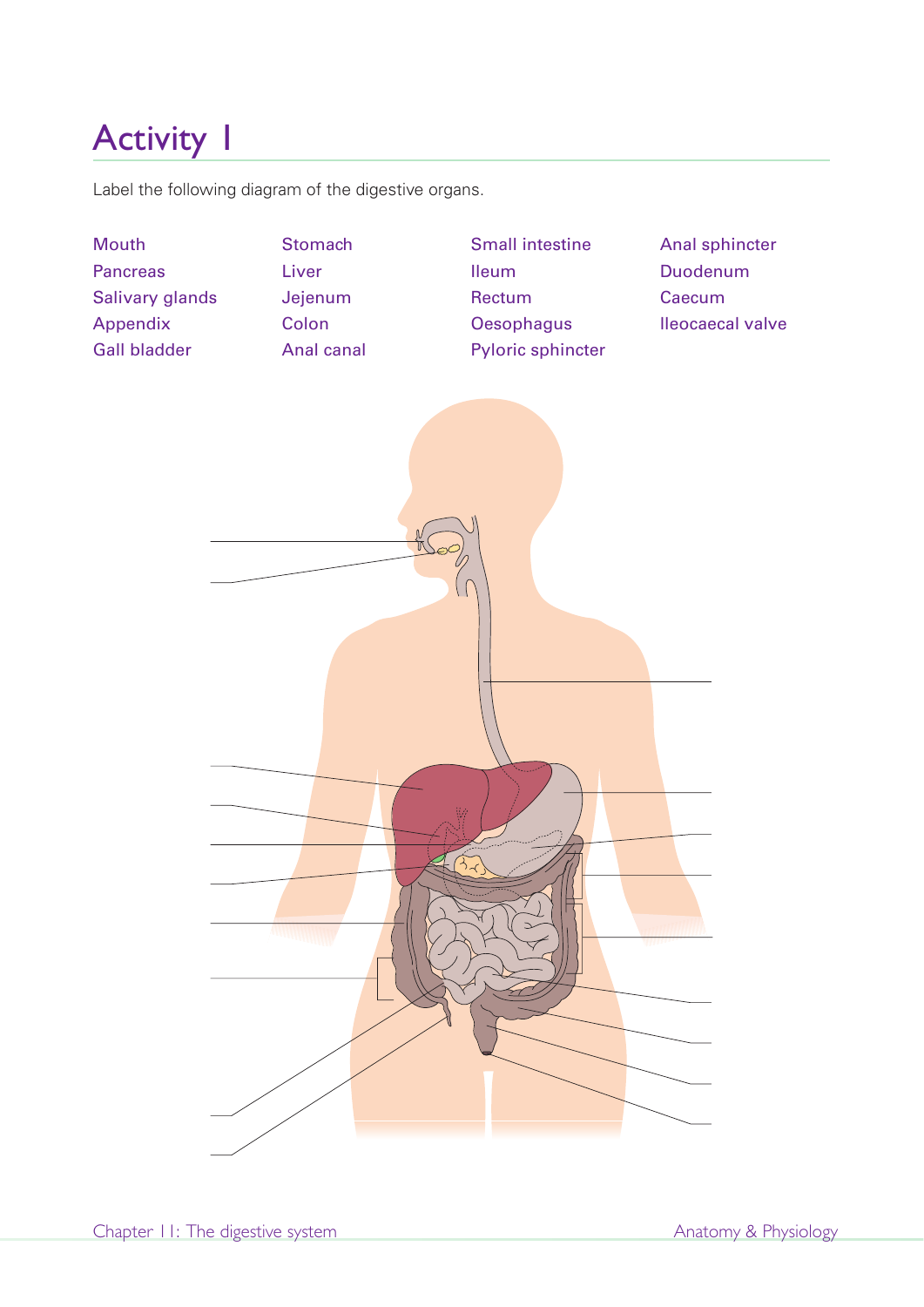Complete the crossword.



#### **Across**

- 2. enzyme commencing carbohydrate digestion in mouth (8, 7)
- 7. part of small intestine where main absorption of food takes place
- 8. process of breaking down food
- 10. alkaline fluid associated with emulsification of fats
- 11. main part of large intestine
- 12. how digested food is used by tissues after absorption

## **Down**

- 1. membranous bag on underside of liver (4, 7)
- 2. digestive organ that commences the digestion of protein
- 3. enzyme that starts breakdown of protein in stomach
- 4. faeces are stored here until defecation
- 5. rhythmical contractions of muscles in wall of alimentary canal
- 6. largest gland in body, accessory to digestion
- 9. network of capillaries in wall of small intestine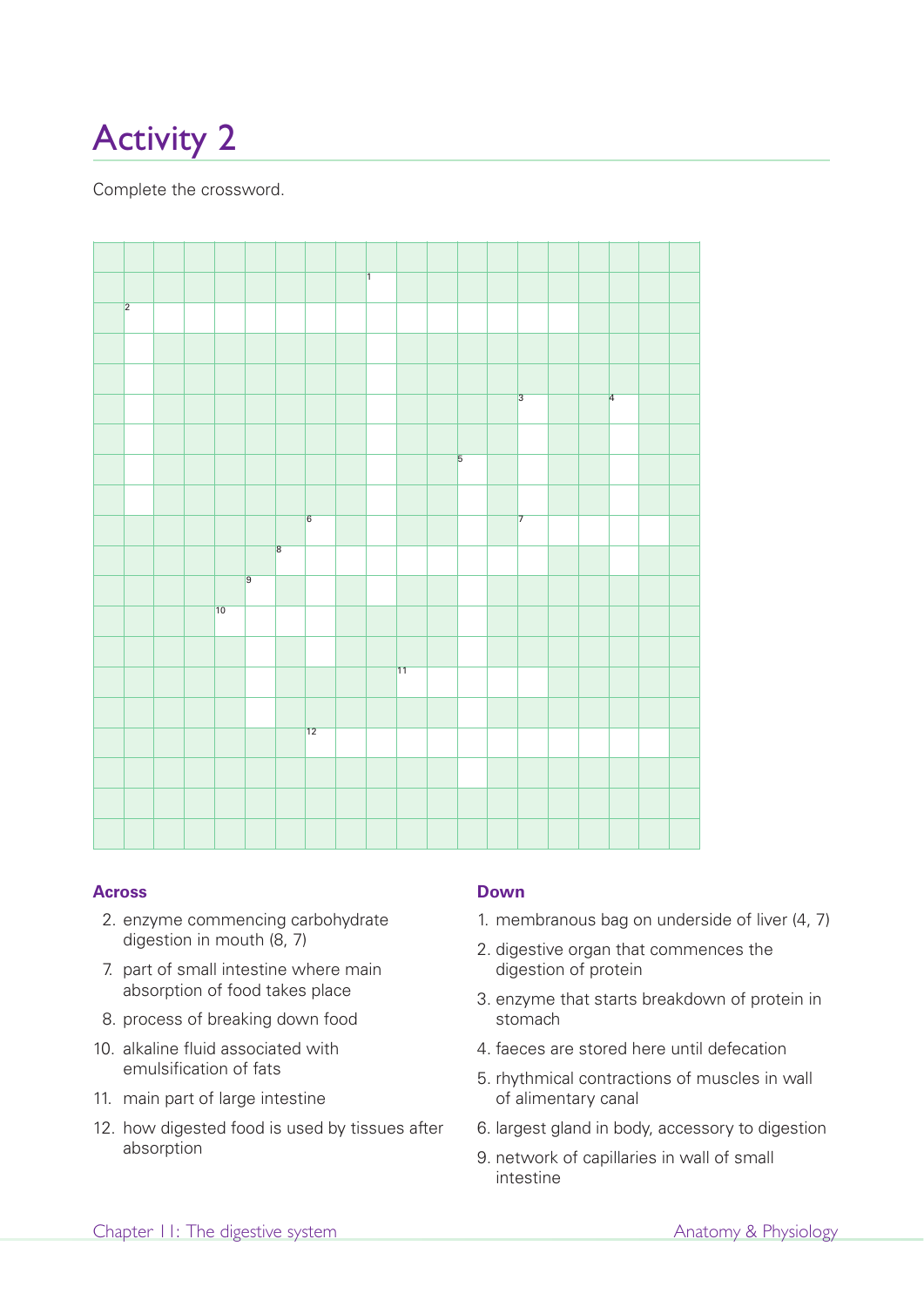Put the following parts of the digestion system in the correct order for the process of digestion.

| Anus<br>Colon<br>Duodenum<br><b>Ileum</b> | Jejenum<br>Mouth<br>Oesophagus<br>Pharynx | Rectum<br>Stomach |  |  |
|-------------------------------------------|-------------------------------------------|-------------------|--|--|
|                                           |                                           |                   |  |  |
|                                           |                                           |                   |  |  |
|                                           |                                           |                   |  |  |
|                                           |                                           |                   |  |  |
|                                           |                                           |                   |  |  |
|                                           |                                           |                   |  |  |
|                                           |                                           |                   |  |  |
|                                           |                                           |                   |  |  |
|                                           |                                           |                   |  |  |
|                                           |                                           |                   |  |  |
|                                           |                                           |                   |  |  |
|                                           |                                           |                   |  |  |
|                                           |                                           |                   |  |  |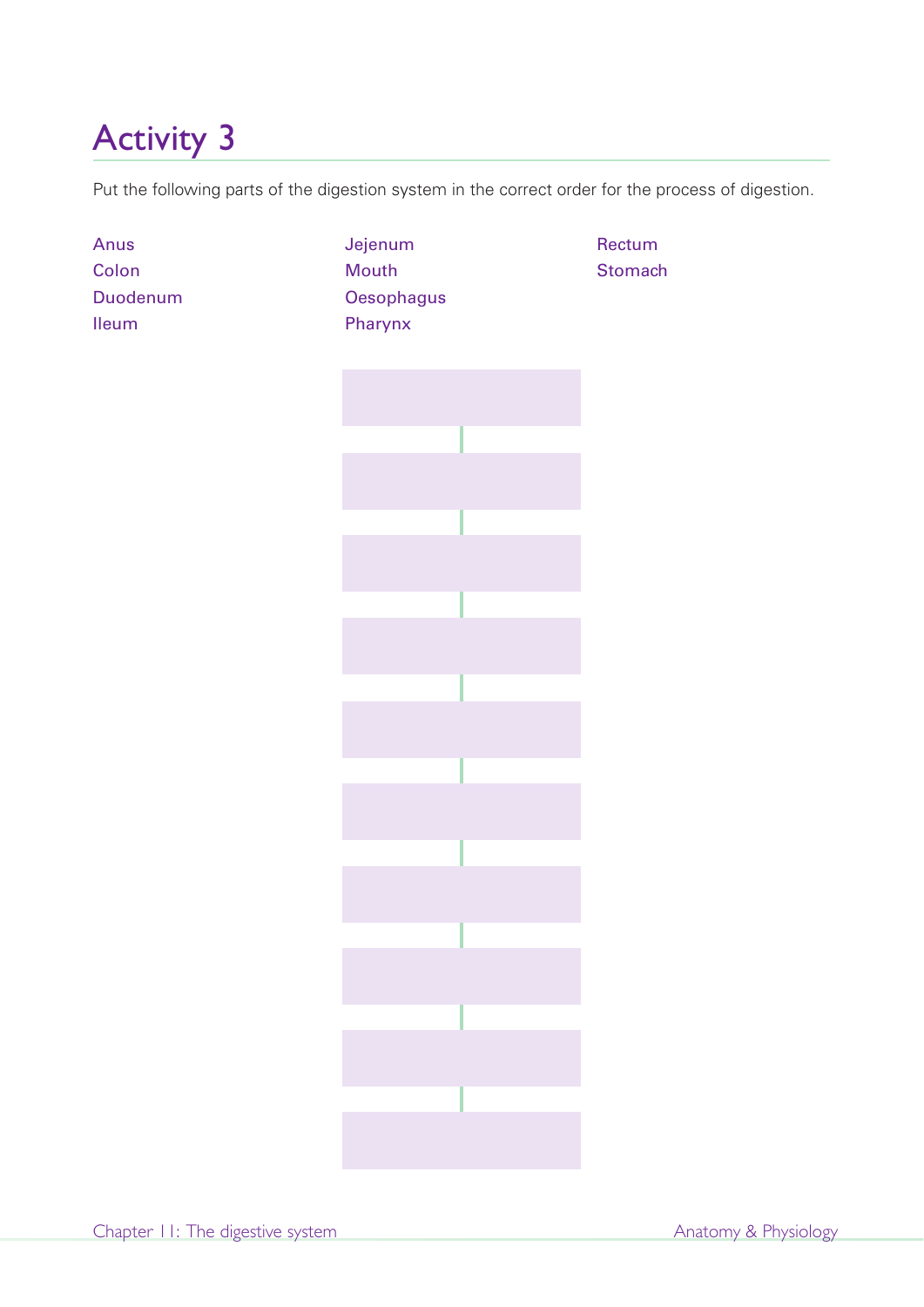Match the key words to the definitions in the box.

| Sublingual   | Oesophagus          | <b>Starch</b>     | Liver  |
|--------------|---------------------|-------------------|--------|
| Acidic       | Alimentary canal    | Cardiac sphincter | Lipase |
| <b>Villi</b> | <b>Gall bladder</b> |                   |        |

| <b>Key words</b> | <b>Definitions</b>                                                                     |  |  |
|------------------|----------------------------------------------------------------------------------------|--|--|
|                  | Pancreatic enzyme that digests fats                                                    |  |  |
|                  | Environment stomach provides for digestion                                             |  |  |
|                  | Finger-like projections to facilitate absorption in the small intestine                |  |  |
|                  | Digestive tract from mouth to anus                                                     |  |  |
|                  | Food type salivary amylase begins to break down                                        |  |  |
|                  | Muscle guarding entry of food into stomach                                             |  |  |
|                  | Small sac located posterior to liver                                                   |  |  |
|                  | Produces and secretes bile                                                             |  |  |
|                  | Salivary glands located in the lower part of the mouth on either<br>side of the tongue |  |  |
|                  | Long narrow tube linking pharynx to stomach                                            |  |  |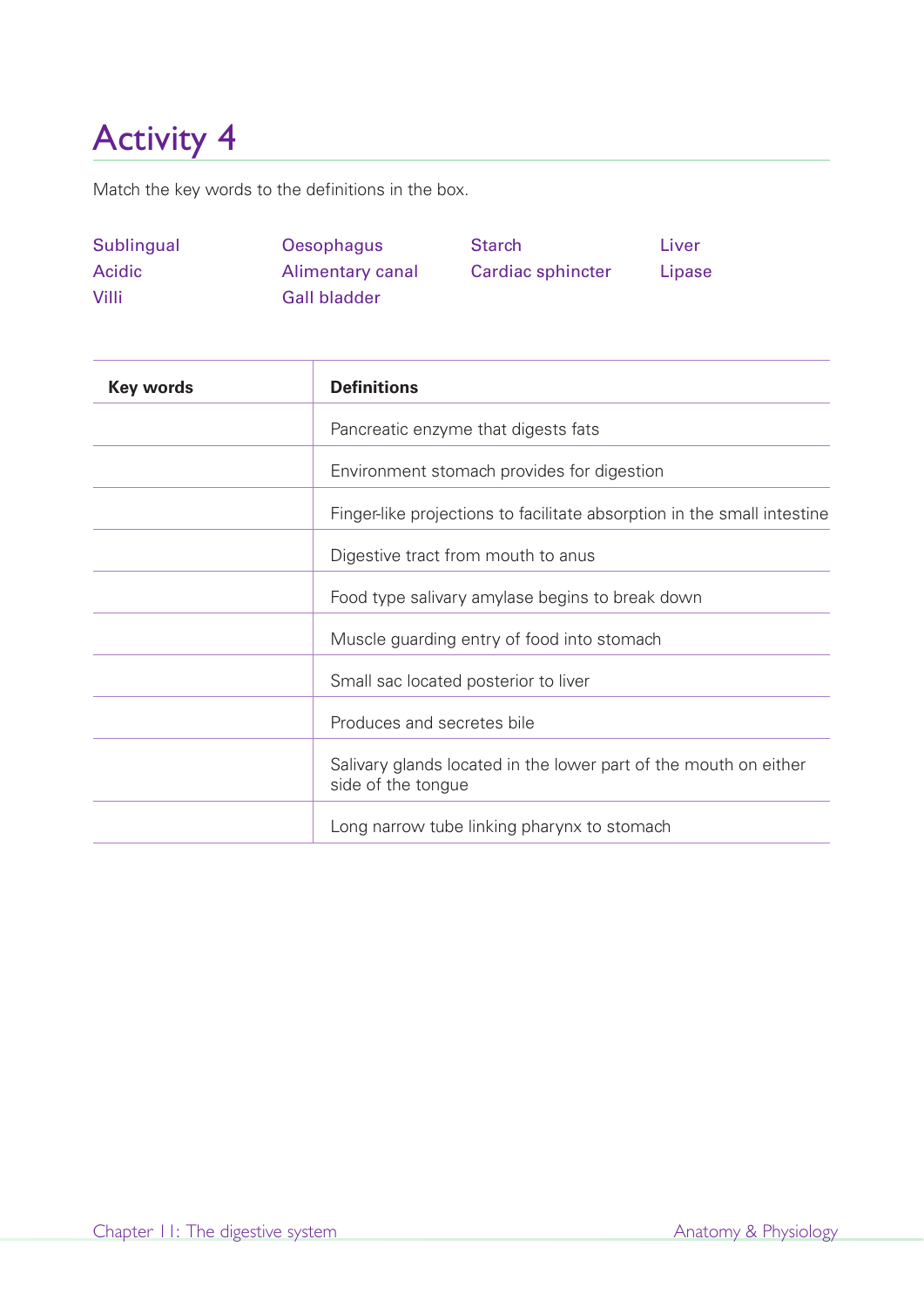Complete the following by filling in the blanks with the words listed below.

| amino acids<br>anus<br>bile<br>chyme<br>faeces                                                                                                  | fat<br>gastric<br>glucose<br>intestinal<br>lacteals | liver<br>mouth<br>oesophagus<br>pancreatic<br>pepsin                                                      | peristalsis<br>protein<br>rectum<br>saliva | small intestine<br>starch<br>villi<br>vitamins |  |  |  |
|-------------------------------------------------------------------------------------------------------------------------------------------------|-----------------------------------------------------|-----------------------------------------------------------------------------------------------------------|--------------------------------------------|------------------------------------------------|--|--|--|
| Digestion commences in the _____________________, where food is chewed by the teeth and                                                         |                                                     |                                                                                                           |                                            |                                                |  |  |  |
|                                                                                                                                                 |                                                     | mixed thoroughly with ____________________, which contains an enzyme called amylase which                 |                                            |                                                |  |  |  |
|                                                                                                                                                 | starts to digest ______________________.            |                                                                                                           |                                            |                                                |  |  |  |
|                                                                                                                                                 |                                                     |                                                                                                           |                                            |                                                |  |  |  |
|                                                                                                                                                 |                                                     | Food then passes down the ________________________ to the stomach.                                        |                                            |                                                |  |  |  |
|                                                                                                                                                 |                                                     | The food is then conveyed by a process of rhythmic muscular contractions called                           |                                            |                                                |  |  |  |
| In the stomach the food is churned up and mixed with ________________________ juice which contains                                              |                                                     |                                                                                                           |                                            |                                                |  |  |  |
|                                                                                                                                                 |                                                     | the enzyme _________________________ which starts to digest ____________________.                         |                                            |                                                |  |  |  |
| The food stays in the stomach for approximately five hours until it has been churned down into a<br>liquid state called ______________________. |                                                     |                                                                                                           |                                            |                                                |  |  |  |
|                                                                                                                                                 |                                                     |                                                                                                           |                                            |                                                |  |  |  |
| enzymes continue the chemical breakdown of food.                                                                                                |                                                     |                                                                                                           |                                            |                                                |  |  |  |
|                                                                                                                                                 |                                                     | The food is also mixed with _____________________, which is manufactured in the liver to help             |                                            |                                                |  |  |  |
|                                                                                                                                                 |                                                     | emulsify fat, _____________________________ juice from the pancreas to continue the digestion of protein, |                                            |                                                |  |  |  |
|                                                                                                                                                 |                                                     |                                                                                                           |                                            |                                                |  |  |  |
| including simple sugars to ______________________ and protein to ________________                                                               |                                                     |                                                                                                           |                                            |                                                |  |  |  |
|                                                                                                                                                 |                                                     |                                                                                                           |                                            |                                                |  |  |  |

The absorption of the digested food occurs by diffusion through the \_\_\_\_\_\_\_\_\_\_\_\_\_\_\_\_\_\_\_\_\_ of the small intestine, which are small, finger-like projections well supplied with blood capillaries.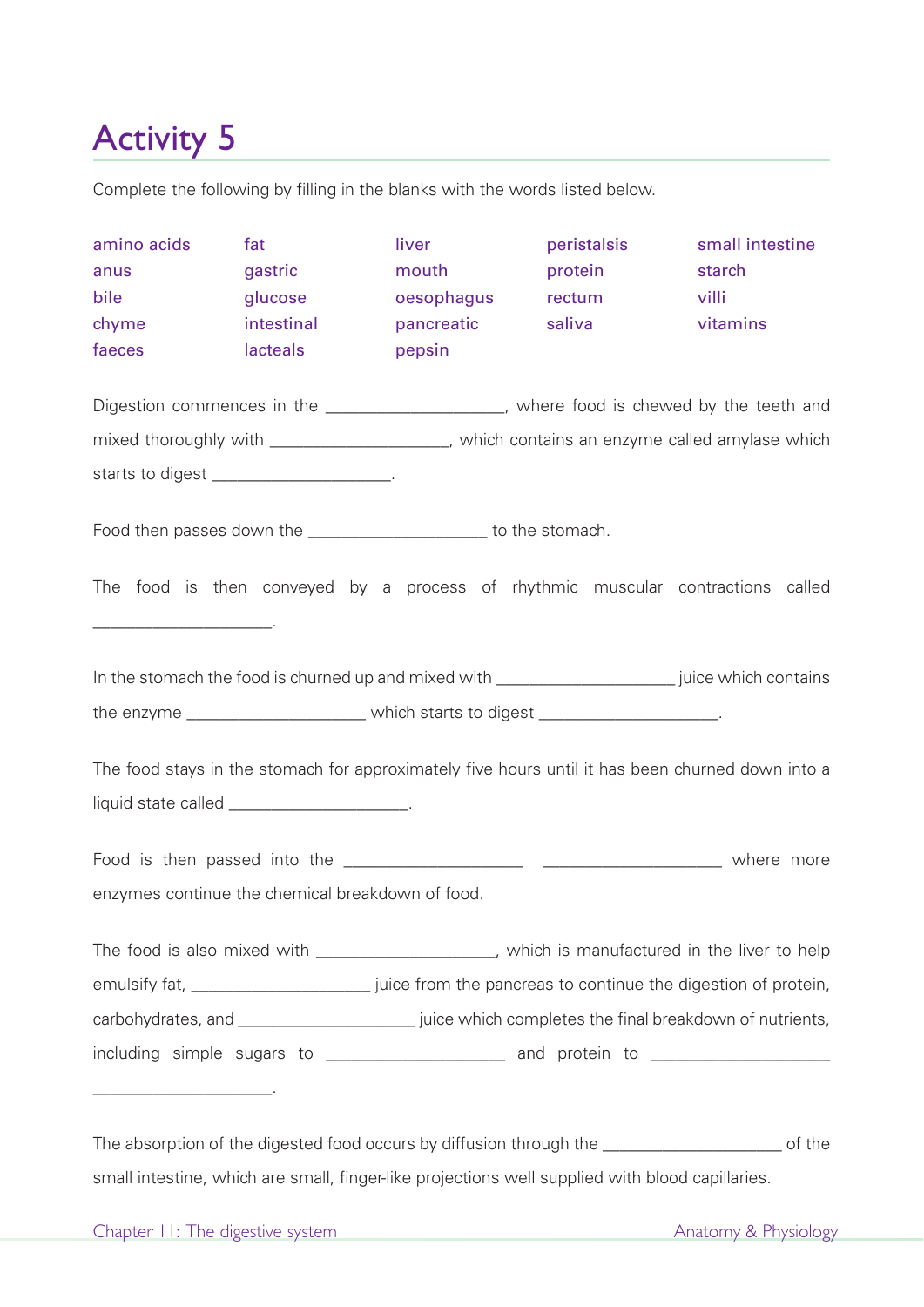\_\_\_\_\_\_\_\_\_\_\_\_\_\_\_\_\_\_\_\_\_ and minerals are absorbed in the blood capillaries and products of \_\_\_\_\_\_\_\_\_\_\_\_\_\_\_\_\_\_\_\_\_ digestion are absorbed into the intestinal lymphatics called the

The capillaries join to form the hepatic portal vein which transports the digested food to the \_\_\_\_\_\_\_\_\_\_\_\_\_\_\_\_\_\_\_\_\_ to be regulated before being utilised by the body's tissues.

The undigested food passes into the colon where a large amount of water is absorbed.

The solid undigested matter, known as \_\_\_\_\_\_\_\_\_\_\_\_\_\_\_\_\_\_\_\_, passes into the where it is stored before being passed out of the body through the

\_\_\_\_\_\_\_\_\_\_\_\_\_\_\_\_\_\_\_\_\_.

\_\_\_\_\_\_\_\_\_\_\_\_\_\_\_\_\_\_\_\_\_.